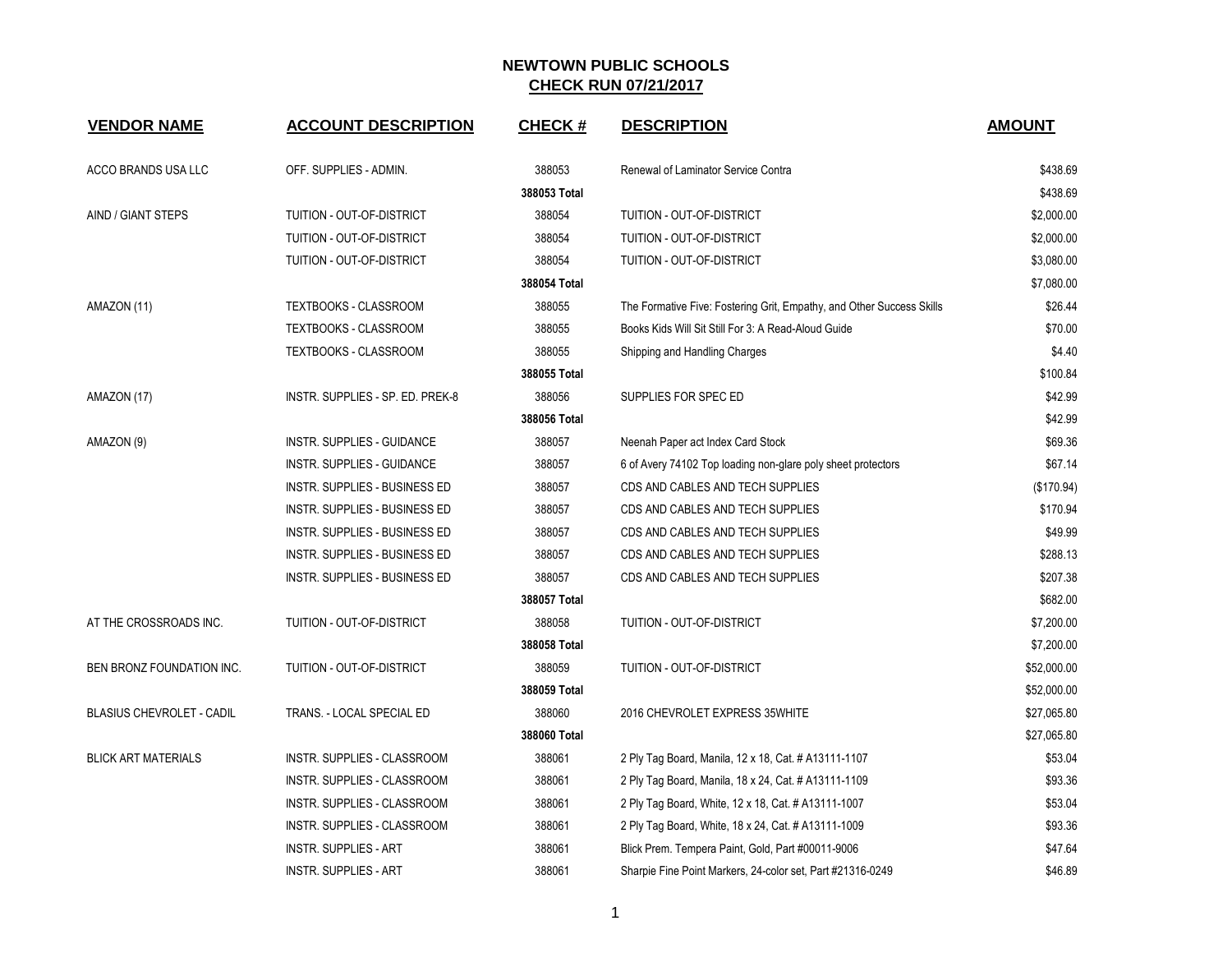| <b>VENDOR NAME</b>               | <b>ACCOUNT DESCRIPTION</b>         | <b>CHECK#</b> | <b>DESCRIPTION</b>                                       | <b>AMOUNT</b> |
|----------------------------------|------------------------------------|---------------|----------------------------------------------------------|---------------|
| <b>BLICK ART MATERIALS</b>       | <b>INSTR. SUPPLIES - ART</b>       | 388061        | Sharpie Twin Tip Markers, 8/Set, Asst., Part #21373-1089 | \$84.60       |
|                                  | <b>INSTR. SUPPLIES - ART</b>       | 388061        | DB Gold Talon Brushes, WC, Round, Part# 05858-1012       | \$107.52      |
|                                  |                                    | 388061 Total  |                                                          | \$579.45      |
| <b>BRODART CO.</b>               | INSTR. SUPPLIES - CLASSROOM        | 388062        | Book Film Cover Roll - Item# 10-212-005                  | \$44.74       |
|                                  | <b>INSTR. SUPPLIES - CLASSROOM</b> | 388062        | Book Film Cover Roll - Item 10-229-006                   | \$50.89       |
|                                  | INSTR. SUPPLIES - CLASSROOM        | 388062        | shipping - 25% off coupon code MT25                      | \$25.50       |
|                                  |                                    | 388062 Total  |                                                          | \$121.13      |
| <b>CANON FINANCIAL SERVICES</b>  | COPIER RENTAL - CLASSROOM          | 388063        | 1ST QTR. OF COPIER CONTRACT 2017/18                      | \$2,475.59    |
|                                  | COPIER RENTAL - CLASSROOM          | 388063        | 1ST QTR. OF COPIER CONTRACT 2017/18                      | \$3,961.13    |
|                                  | COPIER RENTAL - CLASSROOM          | 388063        | 1ST QTR. OF COPIER CONTRACT 2017/18                      | \$2,971.08    |
|                                  | COPIER RENTAL - CLASSROOM          | 388063        | 1ST QTR. OF COPIER CONTRACT 2017/18                      | \$2,475.59    |
|                                  | COPIER RENTAL - CLASSROOM          | 388063        | 1ST QTR. OF COPIER CONTRACT 2017/18                      | \$5,846.32    |
|                                  | COPIER RENTAL - CLASSROOM          | 388063        | 1ST QTR. OF COPIER CONTRACT 2017/18                      | \$7,650.81    |
|                                  | COPIER RENTAL - CLASSROOM          | 388063        | 1ST QTR. OF COPIER CONTRACT 2017/18                      | \$16,382.56   |
|                                  | COPIER RENTAL - BUS. SERV.         | 388063        | 1ST QTR. OF COPIER CONTRACT 2017/18                      | \$3,828.91    |
|                                  |                                    | 388063 Total  |                                                          | \$45,591.99   |
| CAROLINA BIOLOGICAL              | <b>INSTR. SUPPLIES - CLASSROOM</b> | 388064        | Science Supplies - see attached                          | \$253.70      |
|                                  | INSTR. SUPPLIES - CLASSROOM        | 388064        | Shipping                                                 | \$62.50       |
|                                  |                                    | 388064 Total  |                                                          | \$316.20      |
| <b>CLASSROOM DIRECT/SCHOOL S</b> | <b>INSTR. SUPPLIES - CLASSROOM</b> | 388065        | Kindergarten Supplies - see attached no shipping         | \$365.71      |
|                                  |                                    | 388065 Total  |                                                          | \$365.71      |
| CONTINENTAL PRESS INC.           | INSTR. SUPPLIES - CLASSROOM        | 388066        | When a Child Reads K-2                                   | \$131.80      |
| CONTINENTAL PRESS INC.           | INSTR. SUPPLIES - CLASSROOM        | 388066        | When A Child Writes                                      | \$131.80      |
|                                  | INSTR. SUPPLIES - CLASSROOM        | 388066        | shipping                                                 | \$31.63       |
|                                  |                                    | 388066 Total  |                                                          | \$295.23      |
| <b>GENESIS INC.</b>              | INSTR. SUPPLIES - CLASSROOM        | 388067        | Medium Barn Owl Pellets 1.5 inches                       | \$87.50       |
|                                  | INSTR. SUPPLIES - CLASSROOM        | 388067        | Shipping                                                 | \$12.00       |
|                                  |                                    | 388067 Total  |                                                          | \$99.50       |
| <b>GLOBAL MECHANICAL LLC</b>     | <b>B&amp;G CONTRACTED SERV.</b>    | 388068        | HVAC PREV MAINT CONTRACT - HAWL/SH/MG/NMS                | \$10,000.00   |
|                                  | <b>B&amp;G CONTRACTED SERV.</b>    | 388068        | HVAC PREV MAINT CONTRACT - RIS                           | \$17,500.00   |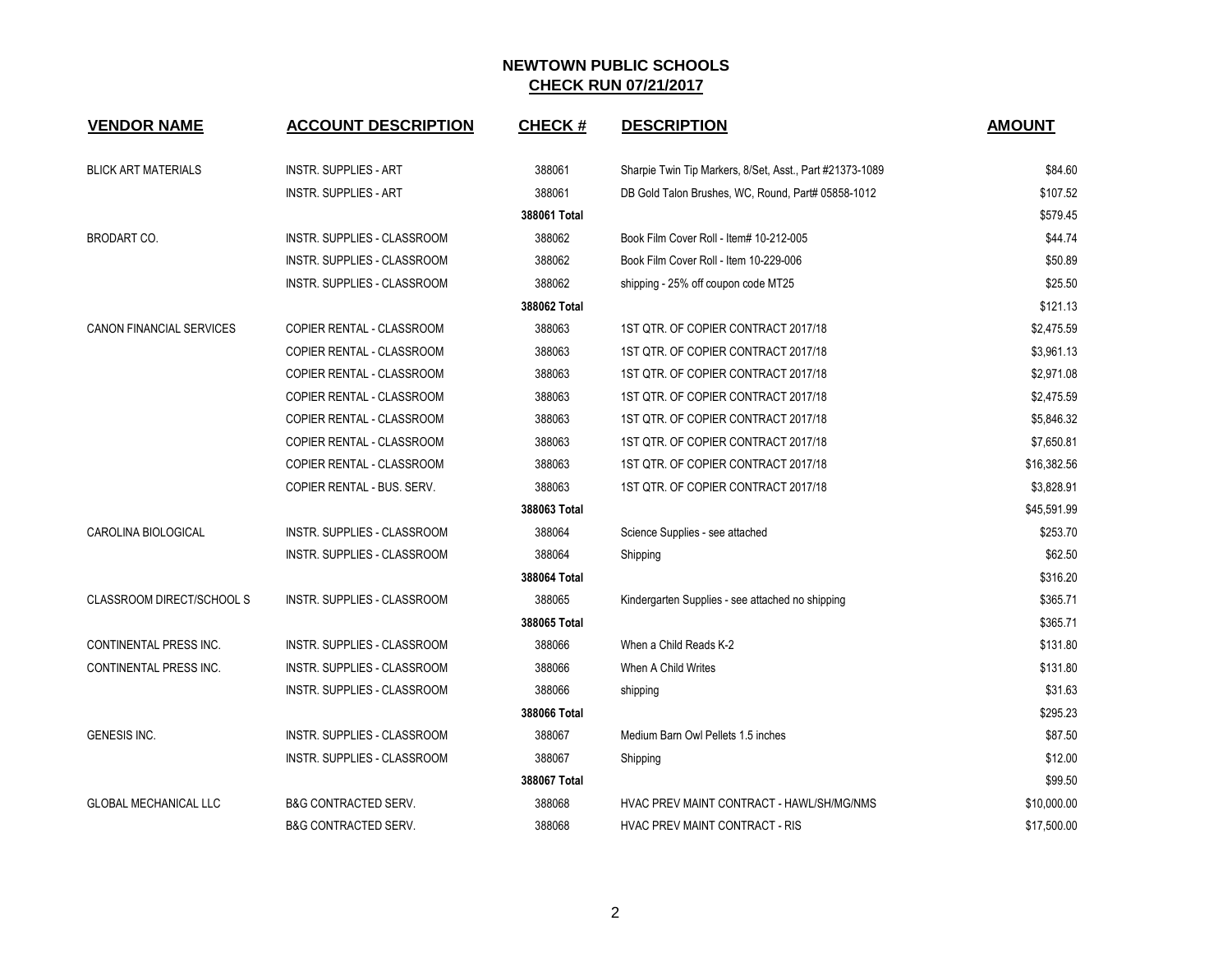| <b>VENDOR NAME</b>              | <b>ACCOUNT DESCRIPTION</b>          | <b>CHECK#</b> | <b>DESCRIPTION</b>                                                 | <b>AMOUNT</b> |
|---------------------------------|-------------------------------------|---------------|--------------------------------------------------------------------|---------------|
| <b>GLOBAL MECHANICAL LLC</b>    | <b>B&amp;G CONTRACTED SERV.</b>     | 388068        | HVAC PREV MAINT CONTRACT - HOM                                     | \$7,000.00    |
|                                 | <b>B&amp;G CONTRACTED SERV.</b>     | 388068        | HVAC PREV MAINT CONTRACT - NHS                                     | \$29,500.00   |
|                                 |                                     | 388068 Total  |                                                                    | \$64,000.00   |
| <b>GOPHER</b>                   | <b>INSTR. SUPPLIES - P.E.</b>       | 388069        | PE EQUIPMENT(80425)                                                | \$53.26       |
|                                 |                                     | 388069 Total  |                                                                    | \$53.26       |
| <b>HAT CITY PAPER &amp; SUP</b> | <b>B&amp;G SUPPLIES - CUSTODIAL</b> | 388070        | PAPER PRODUCTS, SOAP, SPONGES, LINERS, CUST SUPPLIES               | \$8,398.96    |
|                                 |                                     | 388070 Total  |                                                                    | \$8,398.96    |
| LARSON, KRISTIN JENNIFER        | OFF. SUPPLIES - BUS. SERV.          | 388071        | <b>GRANTS WATCH SUBSCRIPTION</b>                                   | \$199.00      |
|                                 |                                     | 388071 Total  |                                                                    | \$199.00      |
| MASON W.B. INC.                 | INSTR. SUPPLIES - CLASSROOM         | 388072        | Energizer Max Alkaline C Batteries, 8/PK, Item #EVEE93FP8          | \$14.52       |
|                                 | <b>INSTR. SUPPLIES - CLASSROOM</b>  | 388072        | Energizer Alkaline D Batteries, 12/PK, Item # EVEEN95              | \$14.99       |
|                                 | INSTR. SUPPLIES - CLASSROOM         | 388072        | Avery Durable View Binder, 8.5 x 11, 1 inch, White, Item #AVE09301 | \$27.05       |
|                                 | INSTR. SUPPLIES - CLASSROOM         | 388072        | Avery Flexi-View Binder, Round rings, 1 inch, 8.5 x 11, Navy Blue  | \$18.80       |
|                                 | INSTR. SUPPLIES - CLASSROOM         | 388072        | Avery Durable Binder, 3 inch, Slant Rings, 8.5 x 11, Blue          | \$37.47       |
|                                 | INSTR. SUPPLIES - CLASSROOM         | 388072        | Universal Hardboard Clipboards, 8.5 x 11, Brown, Item # UNV40304   | \$29.00       |
|                                 | OFF. SUPPLIES - BUS. SERV.          | 388072        | <b>SUPPLIES 2017/18</b>                                            | \$74.84       |
|                                 | OFF. SUPPLIES - BUS. SERV.          | 388072        | <b>SUPPLIES 2017/18</b>                                            | (\$5.28)      |
|                                 | OFF. SUPPLIES - BUS. SERV.          | 388072        | <b>SUPPLIES 2017/18</b>                                            | \$5.28        |
|                                 | INSTR. SUPPLIES - SP. ED. PREK-8    | 388072        | PRESCHOOL SUPPLIES, TOYS, PROGRAM MATERIALS                        | \$1,016.44    |
|                                 | INSTR. SUPPLIES - SP. ED. PREK-8    | 388072        | PRESCHOOL SUPPLIES, TOYS, PROGRAM MATERIALS                        | \$808.61      |
|                                 | INSTR. SUPPLIES - TRANSITIONAL      | 388072        | SUPPLIES FOR TRANSITION                                            | \$93.83       |
|                                 | INSTR. SUPPLIES - TRANSITIONAL      | 388072        | SUPPLIES FOR TRANSITION                                            | \$34.05       |
|                                 | INSTR. SUPPLIES - CLASSROOM         | 388072        | Folders, Dividers - See attached - no shipping                     | \$358.79      |
|                                 | EQUIPMENT - DISTRICT FURNITURE      | 388072        | CAFETERIA TABLES - MG                                              | \$20,050.00   |
|                                 | INSTR. SUPPLIES - CLASSROOM         | 388072        | For classroom items needed through end of the school year          | \$169.99      |
|                                 | <b>INSTR. SUPPLIES - CLASSROOM</b>  | 388072        | Various classroom items per attached order.                        | \$794.12      |
|                                 | <b>B&amp;G SUPPLIES - CUSTODIAL</b> | 388072        | <b>CUSTODIAL SUPPLIES - SUMMER</b>                                 | \$93.74       |
|                                 |                                     | 388072 Total  |                                                                    | \$23,636.24   |
| MCGRAW-HILL SCHOOL EDUCATOR     | INSTR. SUPPLIES - CLASSROOM         | 388073        | Sound Spelling Cards Item#978-0021195565                           | \$431.97      |
|                                 | INSTR. SUPPLIES - CLASSROOM         | 388073        | shipping                                                           | \$32.34       |
|                                 |                                     | 388073 Total  |                                                                    | \$464.31      |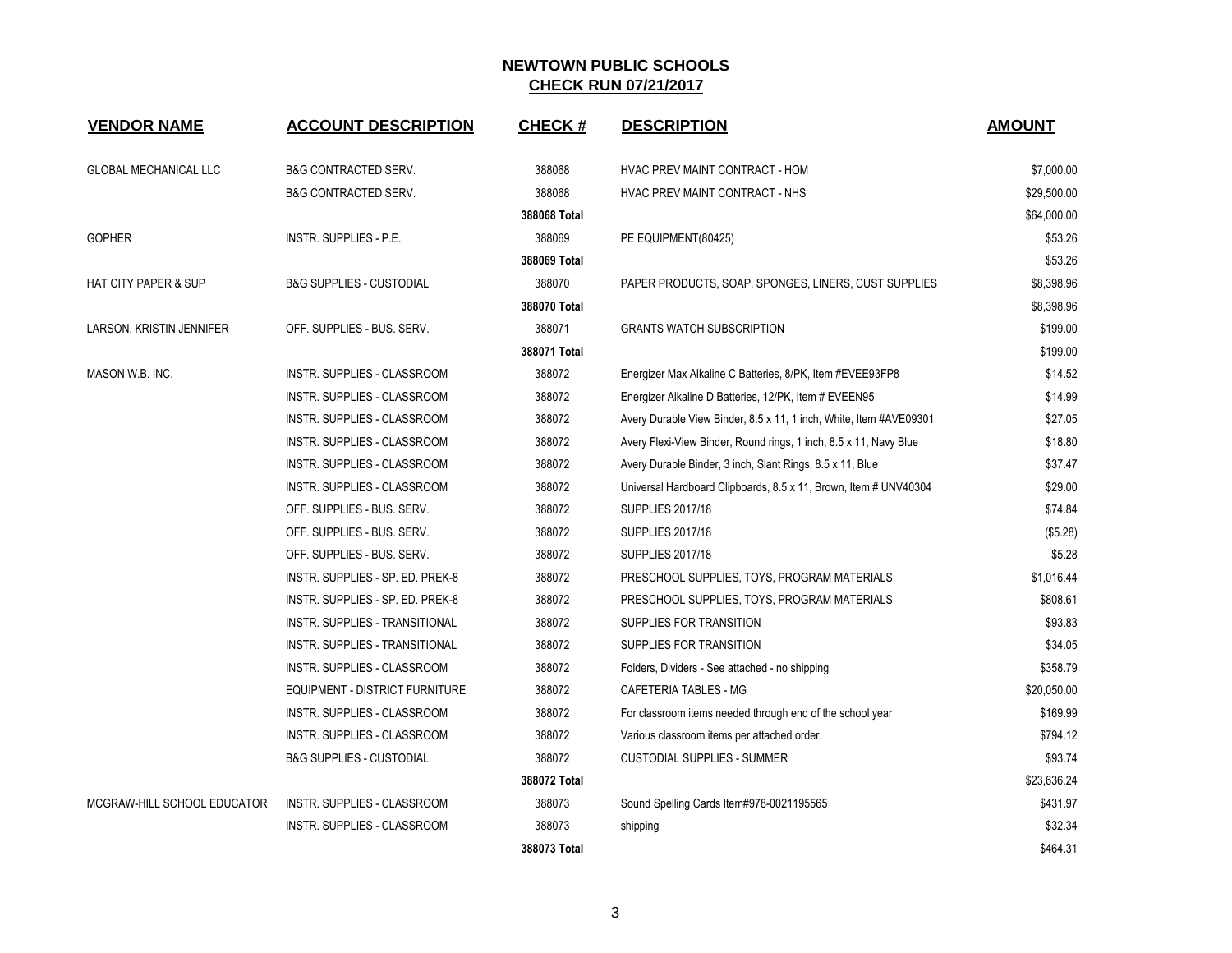| <b>VENDOR NAME</b>          | <b>ACCOUNT DESCRIPTION</b>       | <b>CHECK#</b> | <b>DESCRIPTION</b>                                  | <b>AMOUNT</b> |
|-----------------------------|----------------------------------|---------------|-----------------------------------------------------|---------------|
| NAPOLITANO, TIMOTHY         | OTHER SUPPLIES - STAFF DEVELOP.  | 388074        | <b>BOOK PURCHASE</b>                                | \$17.29       |
|                             |                                  | 388074 Total  |                                                     | \$17.29       |
| NATIONAL WILDLIFE FEDERATOR | INSTR. SUPPLIES - CLASSROOM      | 388075        | Ranger Rick - 1st grade                             | \$14.95       |
|                             | INSTR. SUPPLIES - CLASSROOM      | 388075        | Ranger Rick - 1st grade                             | \$14.95       |
|                             | INSTR. SUPPLIES - CLASSROOM      | 388075        | Ranger Rick - 1st grade                             | \$14.95       |
|                             | INSTR. SUPPLIES - CLASSROOM      | 388075        | Ranger Rick - 1st grade                             | \$14.95       |
|                             |                                  | 388075 Total  |                                                     | \$59.80       |
| <b>NCS PEARSON INC.</b>     | INSTR. SUPPLIES - PSYCH.         | 388076        | SEE ATTACHED ORDER FOR BECK, SSIS WIAT-111, BASC3   | \$1,925.45    |
|                             | INSTR. SUPPLIES - PSYCH.         | 388076        | <b>SHIPPING</b>                                     | \$96.29       |
|                             | INSTR. SUPPLIES - PSYCH.         | 388076        | KABC-11 RECORD FORMS 21015A                         | \$224.10      |
|                             | INSTR. SUPPLIES - PSYCH.         | 388076        | CELF5 RECORD FORMS 5-8 0158036328                   | \$318.00      |
|                             | INSTR. SUPPLIES - PSYCH.         | 388076        | CELF 5 RECORD FORMS 9-21 0158036336                 | \$318.00      |
|                             | INSTR. SUPPLIES - PSYCH.         | 388076        | <b>SHIPPING</b>                                     | \$43.01       |
|                             | INSTR. SUPPLIES - SP. ED. PREK-8 | 388076        | TEWL-3 COMPLETE KIT                                 | \$275.00      |
|                             | INSTR. SUPPLIES - SP. ED. PREK-8 | 388076        | TEWL-3 WORKBOOK FORM A 0158016491                   | \$65.00       |
|                             | INSTR. SUPPLIES - SP. ED. PREK-8 | 388076        | TEWL-3 RECORD BOOK B 0158016556                     | \$35.00       |
|                             | INSTR. SUPPLIES - SP. ED. PREK-8 | 388076        | <b>SHIPPING</b>                                     | \$22.50       |
|                             |                                  | 388076 Total  |                                                     | \$3,322.35    |
| OMEGA INSTITUTE THE         | STAFF TRAIN. - CLASSROOM         | 388077        | Conference Fee for July 21-23 Mindfulness Workshop  | \$395.00      |
|                             |                                  | 388077 Total  |                                                     | \$395.00      |
| ORIGO EDUCATION             | TEXTBOOKS - CLASSROOM            | 388078        | Grade 1 Set A& B                                    | \$45.90       |
|                             | <b>TEXTBOOKS - CLASSROOM</b>     | 388078        | Grade 2 Set A&B                                     | \$22.95       |
|                             | TEXTBOOKS - CLASSROOM            | 388078        | Grade K Student Journal & Practice Book             | \$160.65      |
|                             | <b>TEXTBOOKS - CLASSROOM</b>     | 388078        | shipping                                            | \$22.95       |
|                             |                                  | 388078 Total  |                                                     | \$252.45      |
| PAR INC.                    | INSTR. SUPPLIES - PSYCH.         | 388079        | BRIEF2 TEACHER FORM ITEM 10974-TB                   | \$325.00      |
|                             | INSTR. SUPPLIES - PSYCH.         | 388079        | <b>BRIEF 2 PARENT FORMS</b><br><b>ITEM 10973-TB</b> | \$325.00      |
|                             | INSTR. SUPPLIES - PSYCH.         | 388079        | <b>SHIPPING</b>                                     | \$52.00       |
|                             |                                  | 388079 Total  |                                                     | \$702.00      |
| PCM-G                       | EQUIPMENT - DISTRICT FURNITURE   | 388080        | AC Plus T 36 Bay anywhere Cart PC 13763268          | \$929.00      |
|                             | EQUIPMENT - DISTRICT FURNITURE   | 388080        | Shipping - no loading dock                          | \$50.00       |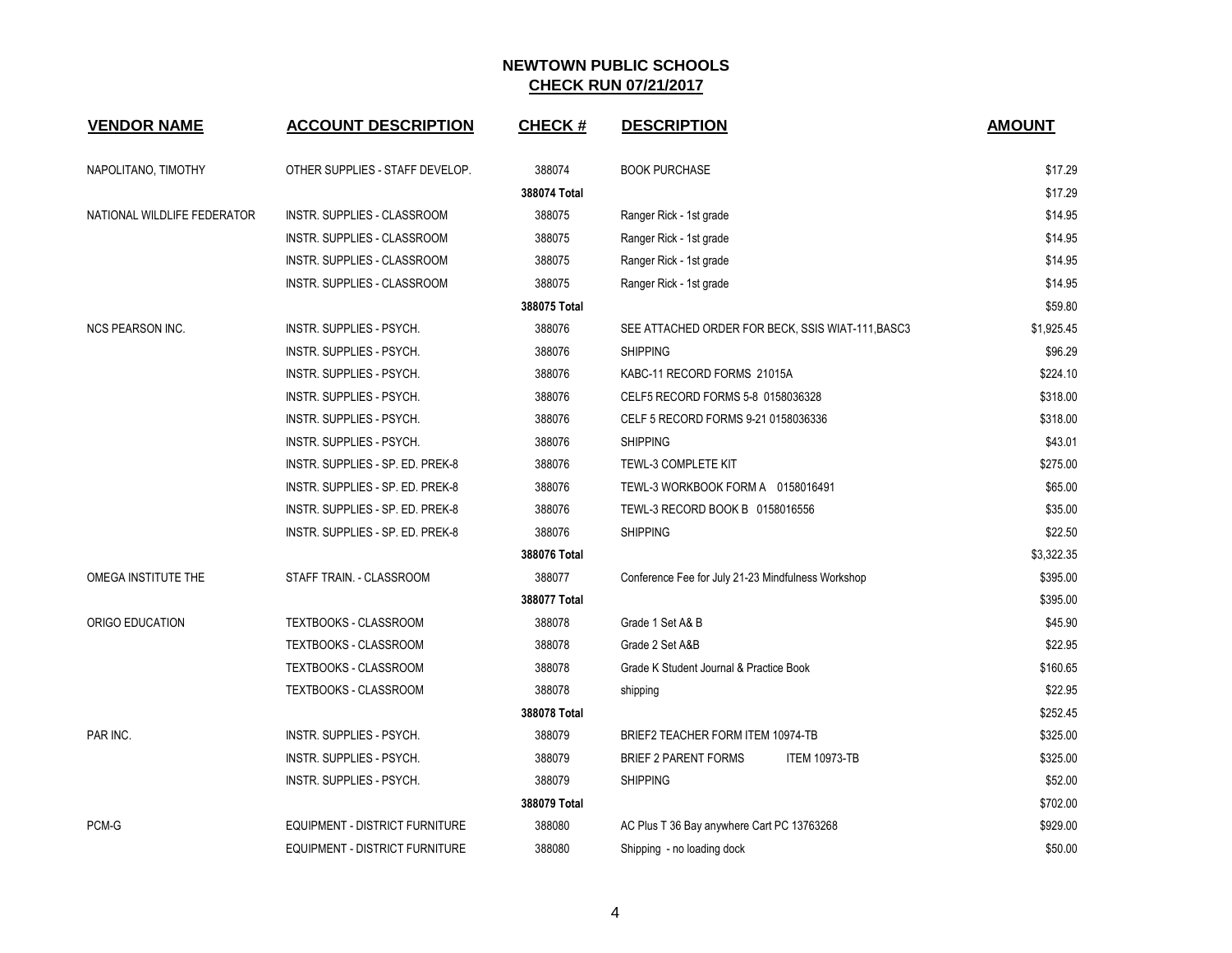| <b>VENDOR NAME</b>            | <b>ACCOUNT DESCRIPTION</b>            | <b>CHECK#</b> | <b>DESCRIPTION</b>                                                     | <b>AMOUNT</b> |
|-------------------------------|---------------------------------------|---------------|------------------------------------------------------------------------|---------------|
| PCM-G                         | <b>EQUIPMENT - DISTRICT FURNITURE</b> | 388080        | AC Plus T 36 Bay anywhere Cart PC 13763268                             | \$929.00      |
|                               | EQUIPMENT - DISTRICT FURNITURE        | 388080        | Shipping - no loading dock                                             | \$50.00       |
|                               | <b>EQUIPMENT - DISTRICT FURNITURE</b> | 388080        | AC Plus T 36 Bay anywhere Cart PC 13763268                             | \$929.00      |
|                               |                                       | 388080 Total  |                                                                        | \$2,887.00    |
| POWERSCHOOL GROUP LLC         | CONTRACTED SERV. - INFO. TECH.        | 388081        | MS-ERP-S-PERPMS: Annual -- General Accounting System (GAS)             | \$11,589.91   |
|                               | CONTRACTED SERV. - INFO. TECH.        | 388081        | MS-ERP-S-PERPMS: Annual -- General Accounting System (GAS)             | \$6,300.01    |
|                               |                                       | 388081 Total  |                                                                        | \$17,889.92   |
| PROFESSIONAL SOFTWARE FOR     | OFF. SUPPLIES - H.S.                  | 388082        | snap Health Center Subscribe-1 Module (screenings)                     | \$422.00      |
|                               | OFF. SUPPLIES - H.S.                  | 388082        | Cloud Setup Subscription                                               | \$100.00      |
|                               |                                       | 388082 Total  |                                                                        | \$522.00      |
| PROJECT LEAD THE WAY          | STAFF TRAIN. - CLASSROOM              | 388083        | PLTW ENGINEERING 2017/18                                               | \$3,000.00    |
|                               |                                       | 388083 Total  |                                                                        | \$3,000.00    |
| <b>REALLY GOOD STUFF INC.</b> | <b>INSTR. SUPPLIES - CLASSROOM</b>    | 388084        | Re-Marable Dry Erase Sleeves, Sets of 32, Gr. K & 1 Math               | \$177.60      |
|                               | INSTR. SUPPLIES - CLASSROOM           | 388084        | Shipping and Handling charges                                          | \$15.98       |
|                               | <b>INSTR. SUPPLIES - CLASSROOM</b>    | 388084        | Charts, Journals & Baskets - 468.16 less \$100 coupon SUN100           | \$368.16      |
|                               | <b>INSTR. SUPPLIES - CLASSROOM</b>    | 388084        | shipping                                                               | \$33.13       |
|                               | INSTR. SUPPLIES - CLASSROOM           | 388084        | Zaner Bloser 100 grid desktop helper, 154710                           | \$116.10      |
|                               | INSTR. SUPPLIES - CLASSROOM           | 388084        | Classroom mailbox, 159911, oak, rm 2, FREE SHIPPING                    | \$159.98      |
|                               | INSTR. SUPPLIES - CLASSROOM           | 388084        | Classroom supplies: see attached, organizers, reader strips, labels    | \$519.71      |
|                               | INSTR. SUPPLIES - CLASSROOM           | 388084        | shipping                                                               | \$46.77       |
|                               |                                       | 388084 Total  |                                                                        | \$1,437.43    |
| ROSE AND KIERNAN INC.         | LIABILITY/UMBRELLA INS.               | 388085        | AFEE AGENCY FEE                                                        | \$7,800.00    |
|                               | WORKERS COMP.                         | 388085        | AFEE AGENCY FEE                                                        | \$22,200.00   |
|                               | PROPERTY INSURANCE                    | 388085        | AFEE AGENCY FEE                                                        | \$5,000.00    |
|                               |                                       | 388085 Total  |                                                                        | \$35,000.00   |
| SANDY HOOK ACTIVITIES FUN     | INSTR. SUPPLIES - CLASSROOM           | 388086        | Reimburse - CBM Teacher Deluxe Math                                    | \$39.99       |
|                               |                                       | 388086 Total  |                                                                        | \$39.99       |
| <b>SCHOOL SPECIALTY</b>       | <b>INSTR. SUPPLIES - ART</b>          | 388087        | Drawing Paper, 9 x 12, 12 x 18, 18 x 24, Tag board, Construction Paper | \$473.50      |
|                               | INSTR. SUPPLIES - SP. ED. PREK-8      | 388087        | SEE ATTACHED OT SUPPLIES                                               | \$258.53      |
|                               |                                       | 388087 Total  |                                                                        | \$732.03      |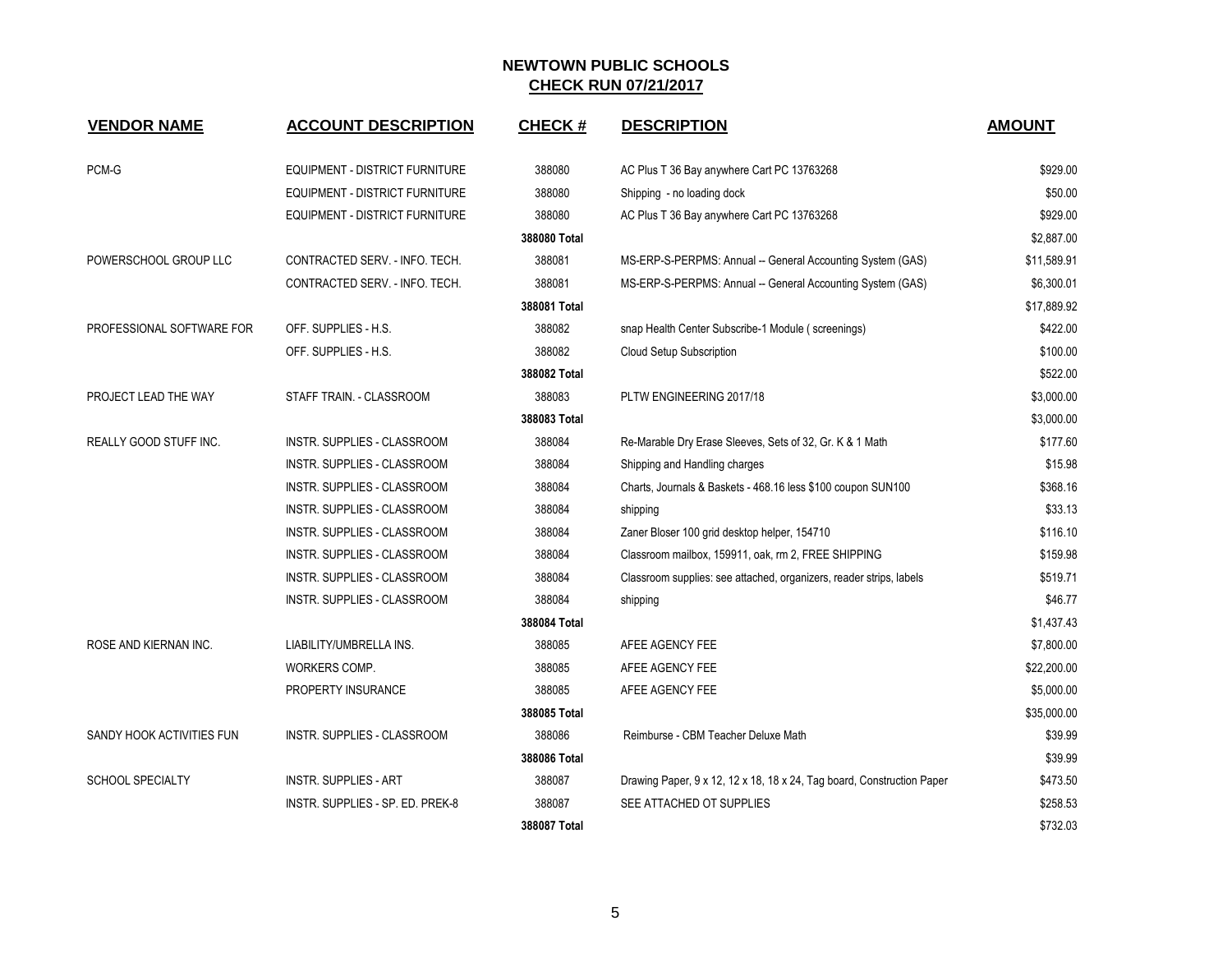| <b>VENDOR NAME</b>               | <b>ACCOUNT DESCRIPTION</b>          | <b>CHECK#</b> | <b>DESCRIPTION</b>                                              | <b>AMOUNT</b> |
|----------------------------------|-------------------------------------|---------------|-----------------------------------------------------------------|---------------|
| SHIFFLER EQUIPMENT S             | INSTR. SUPPLIES - CLASSROOM         | 388088        | Shiffler Snap Cap, CAR140, chair glide caps                     | \$94.00       |
|                                  | INSTR. SUPPLIES - CLASSROOM         | 388088        | Shipping                                                        | \$12.40       |
|                                  |                                     | 388088 Total  |                                                                 | \$106.40      |
| SPEECH ACADEMY THE               | TUITION - OUT-OF-DISTRICT           | 388089        | TUITION - OUT-OF-DISTRICT                                       | \$7,450.00    |
|                                  | TUITION - OUT-OF-DISTRICT           | 388089        | TUITION - OUT-OF-DISTRICT                                       | \$7,450.00    |
|                                  |                                     | 388089 Total  |                                                                 | \$14,900.00   |
| TREETOP PUBLISHING INC.          | INSTR. SUPPLIES - CLASSROOM         | 388090        | PP14 Print & Paste Books                                        | \$250.00      |
|                                  | INSTR. SUPPLIES - CLASSROOM         | 388090        | Shipping                                                        | \$25.00       |
|                                  |                                     | 388090 Total  |                                                                 | \$275.00      |
| <b>UBREAKLFIX</b>                | REPAIRS - INFO. TECH.               | 388091        | iPad mini Broken screenF7NN557PFP84                             | \$109.99      |
|                                  |                                     | 388091 Total  |                                                                 | \$109.99      |
| VICHIOLA, JACK                   | <b>B&amp;G SUPPLIES - CUSTODIAL</b> | 388092        | SHOES (80674)                                                   | \$149.48      |
|                                  |                                     | 388092 Total  |                                                                 | \$149.48      |
| <b>WELLS FARGO EQUIPMENT FIN</b> | <b>EQUIP RENTAL - B&amp;G</b>       | 388093        | LEASE 2017/18 B-18T-5 FORKLIFT                                  | \$477.98      |
|                                  |                                     | 388093 Total  |                                                                 | \$477.98      |
| <b>WESTERN PSYCHOLOGICAL</b>     | <b>INSTR. SUPPLIES - PSYCH.</b>     | 388094        | SRS-2, CARS-2, THE WORD TEST ELEMENTARY & ADOLESCENT            | \$430.30      |
|                                  | INSTR. SUPPLIES - PSYCH.            | 388094        | <b>SHIPPING</b>                                                 | \$43.03       |
|                                  |                                     | 388094 Total  |                                                                 | \$473.33      |
| ADMINISTRATOR UNEMPLOYMENT       | UNEMPLOYMENT COMP.                  | 388095        | UNEMPLOYMENT MAY 2017                                           | \$109.00      |
|                                  |                                     | 388095 Total  |                                                                 | \$109.00      |
| AMAZON (10)                      | <b>REPAIRS - LIBRARY</b>            | 388096        | BOOKS FOR NHS SUMMER READ PROGRAM                               | \$10.92       |
|                                  | <b>REPAIRS - LIBRARY</b>            | 388096        | BOOKS FOR NHS SUMMER READ PROGRAM                               | \$33.33       |
|                                  |                                     | 388096 Total  |                                                                 | \$44.25       |
| AMAZON (11)                      | TEXTBOOKS - CLASSROOM               | 388097        | A Crash Course in Forces and Motion with Max Axiom              | \$8.10        |
|                                  | <b>TEXTBOOKS - CLASSROOM</b>        | 388097        | Weathering and Erosion: Wearing Down Rocks                      | \$33.00       |
|                                  | <b>TEXTBOOKS - CLASSROOM</b>        | 388097        | Cracking Up: A Story About Erosion (Science Works)              | \$27.44       |
|                                  | TEXTBOOKS - CLASSROOM               | 388097        | When Teaching Gets Tough: Smart Ways To Reclain Your Game       | \$7.29        |
|                                  | <b>TEXTBOOKS - CLASSROOM</b>        | 388097        | Shipping and Handling charges                                   | \$3.99        |
|                                  | <b>TEXTBOOKS - CLASSROOM</b>        | 388097        | Six Pillars of Dynamic Schools, by Steven W. Edwards, paperback | \$13.00       |
|                                  | TEXTBOOKS - CLASSROOM               | 388097        | Mindset: The New Psychology of Success                          | \$14.99       |
|                                  | <b>TEXTBOOKS - CLASSROOM</b>        | 388097        | I Used To Think. And Now I Think                                | \$21.95       |
|                                  | <b>TEXTBOOKS - CLASSROOM</b>        | 388097        | The Growth Mindset Coach: A Teachers Month-by-Month Handbook    | \$10.84       |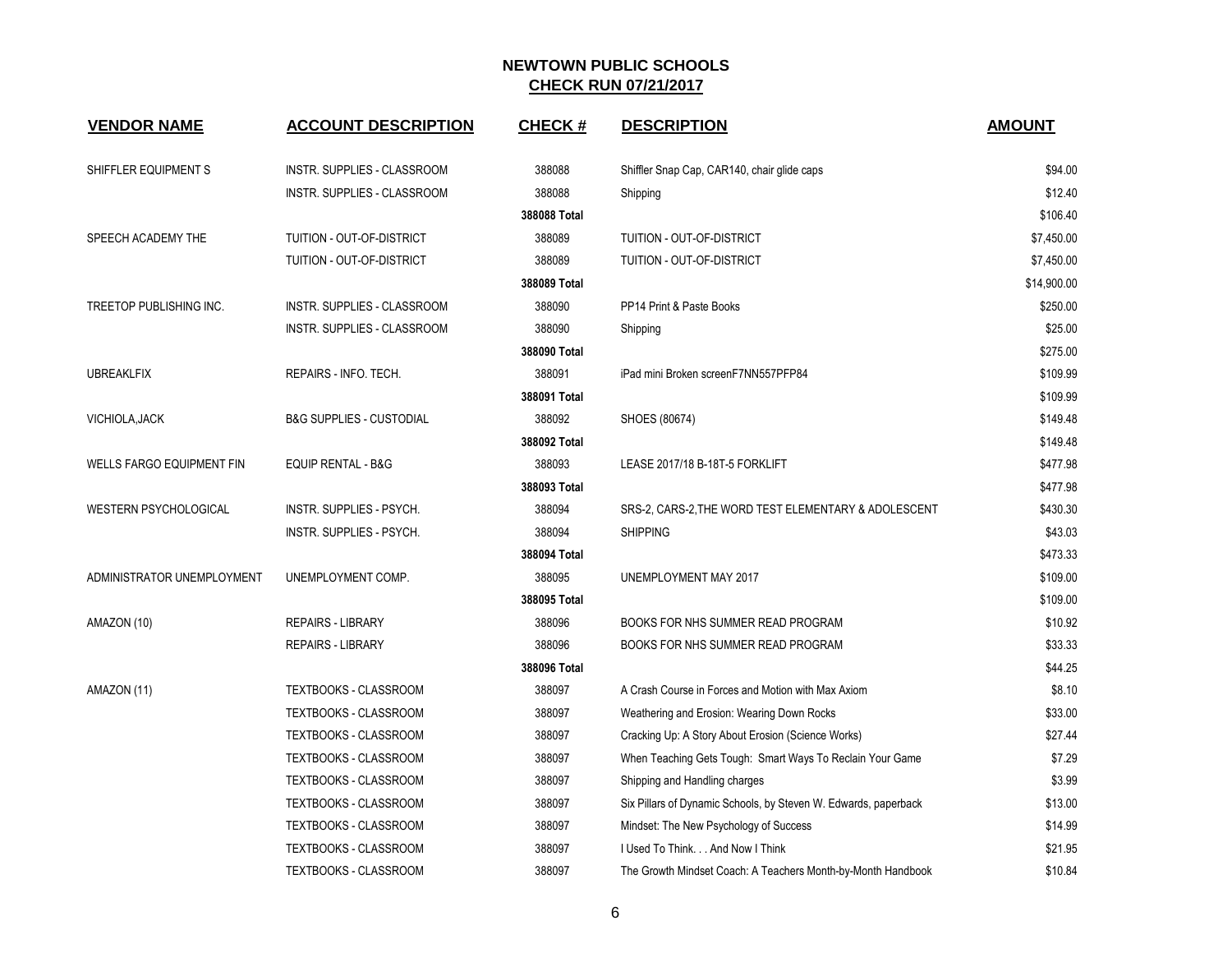| <b>VENDOR NAME</b> | <b>ACCOUNT DESCRIPTION</b>       | <b>CHECK#</b> | <b>DESCRIPTION</b>                                               | <b>AMOUNT</b> |
|--------------------|----------------------------------|---------------|------------------------------------------------------------------|---------------|
| AMAZON (11)        | TEXTBOOKS - CLASSROOM            | 388097        | Shipping and Handling charges                                    | \$7.95        |
|                    | TEXTBOOKS - CLASSROOM            | 388097        | Assignments Matter: Making The Connection That Helps Students    | \$23.00       |
|                    | TEXTBOOKS - CLASSROOM            | 388097        | After Early Intervention, Then What? Teaching Struggling Readers | \$27.00       |
|                    | <b>TEXTBOOKS - CLASSROOM</b>     | 388097        | Shipping and Handling Charges                                    | \$4.80        |
|                    |                                  | 388097 Total  |                                                                  | \$203.35      |
| AMAZON (17)        | INSTR. SUPPLIES - SP. ED. PREK-8 | 388098        | OPEN PO SUPPLIES                                                 | \$11.00       |
|                    | INSTR. SUPPLIES - SP. ED. PREK-8 | 388098        | OPEN PO SUPPLIES                                                 | \$68.66       |
|                    | TEXTBOOKS - CLASSROOM            | 388098        | Common Core Reading Warm-ups, grade 3                            | \$65.91       |
|                    | TEXTBOOKS - CLASSROOM            | 388098        | Common Core Reading Warm-ups, grade 4                            | \$65.91       |
|                    | TEXTBOOKS - CLASSROOM            | 388098        | shipping/handling                                                | \$8.40        |
|                    | TEXTBOOKS - CLASSROOM            | 388098        | Common Core Reading Warm-ups, grade 3                            | \$21.97       |
|                    | TEXTBOOKS - CLASSROOM            | 388098        | shipping/handling                                                | \$1.40        |
|                    | <b>INSTR. SUPPLIES - GIFTED</b>  | 388098        | PROJECT CHALLENGE (80401)                                        | \$699.04      |
|                    | <b>INSTR. SUPPLIES - GIFTED</b>  | 388098        | PROJECT CHALLENGE (80402)                                        | \$169.64      |
|                    | <b>INSTR. SUPPLIES - GIFTED</b>  | 388098        | PROJECT CHALLENGE (80401)                                        | \$35.70       |
|                    | <b>INSTR. SUPPLIES - GIFTED</b>  | 388098        | PROJECT CHALLENGE (80401)                                        | \$251.23      |
|                    | INSTR. SUPPLIES - SP. ED. PREK-8 | 388098        | SUPPLIES FOR SPEC ED (80274)                                     | \$50.01       |
|                    | INSTR. SUPPLIES - SP. ED. PREK-8 | 388098        | SUPPLIES FOR SPEC ED (80274)                                     | \$18.84       |
|                    | INSTR. SUPPLIES - SP. ED. PREK-8 | 388098        | SUPPLIES FOR SPEC ED (80274)                                     | \$104.93      |
|                    |                                  | 388098 Total  |                                                                  | \$1,572.64    |
| AMAZON (9)         | OFF. SUPPLIES - ADMIN.           | 388099        | SUMMER READING BOOKS AND MACBOOK ACCESSORIES                     | \$546.00      |
|                    | OFF. SUPPLIES - ADMIN.           | 388099        | SUMMER READING BOOKS AND MACBOOK ACCESSORIES                     | \$22.99       |
|                    | <b>TEXTBOOKS - ENGLISH</b>       | 388099        | Narrative of Frederick Douglass (HB)-Kaplan-Am Lit               | \$394.20      |
|                    | INSTR. SUPPLIES - BUSINESS ED    | 388099        | CDS AND CABLES AND TECH SUPPLIES                                 | \$292.99      |
|                    | CONTRACTED SERV. - WORLD LANG.   | 388099        | shipping                                                         | \$9.45        |
|                    | <b>INSTR. SUPPLIES - MATH</b>    | 388099        | <b>GRADE BOOKS</b>                                               | \$53.65       |
|                    | <b>INSTR. SUPPLIES - MATH</b>    | 388099        | <b>GRADE BOOKS</b>                                               | \$31.80       |
|                    | INSTR. SUPPLIES - ENGLISH        | 388099        | <b>GRAPHIC STORYTELLING AND VISUAL NARRATIVE -ENGLISH II</b>     | \$14.37       |
|                    | INSTR. SUPPLIES - ENGLISH        | 388099        | AMERICAN BORN CHINESE - ENGLISH II                               | \$12.98       |
|                    | <b>INSTR. SUPPLIES - ENGLISH</b> | 388099        | 2 copies of Talking in the Dark by Billy Merrell                 | \$33.44       |
|                    |                                  | 388099 Total  |                                                                  | \$1,411.87    |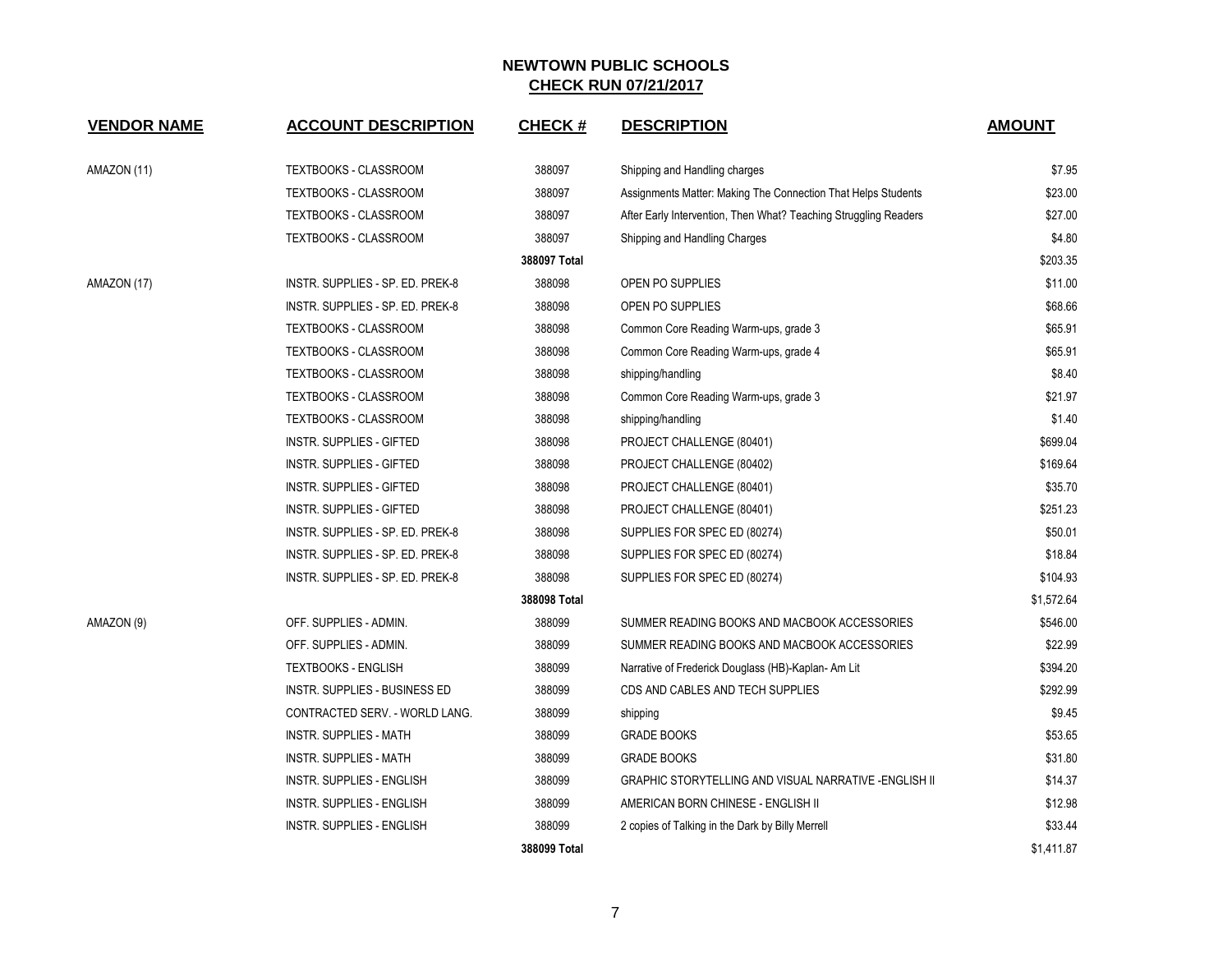| <b>VENDOR NAME</b>       | <b>ACCOUNT DESCRIPTION</b>         | <b>CHECK#</b> | <b>DESCRIPTION</b>                                             | <b>AMOUNT</b> |
|--------------------------|------------------------------------|---------------|----------------------------------------------------------------|---------------|
| ASSETGENIE INC.          | INSTR. SUPPLIES - SP. ED. PREK-8   | 388100        | <b>IPAD WARRANTIES AND CASES</b>                               | \$1,180.00    |
|                          | INSTR. SUPPLIES - INFO. TECH.      | 388100        | AGIProtect ipad Case with 3 year protection Plan Quote 1119085 | \$590.00      |
|                          |                                    | 388100 Total  |                                                                | \$1,770.00    |
| <b>BAGEL DELIGHT</b>     | CONTRACTED SERV. - SUPER.          | 388101        | BAGELS 06/02/2017 MEETING                                      | \$59.95       |
|                          |                                    | 388101 Total  |                                                                | \$59.95       |
| <b>CRYSTAL ROCK</b>      | INSTR. SUPPLIES - CLASSROOM        | 388102        | Delivery bottles of water, per month,                          | \$60.00       |
|                          | INSTR. SUPPLIES - CLASSROOM        | 388102        | Rental of water cooler/heater                                  | \$3.00        |
|                          |                                    | 388102 Total  |                                                                | \$63.00       |
| DALY, MJ LLC             | <b>B&amp;G CONTRACTED SERV.</b>    | 388103        | <b>QTRLY SPRINKLER INSPECTIONS</b>                             | \$660.00      |
|                          | <b>B&amp;G CONTRACTED SERV.</b>    | 388103        | QTRLY SPRINKLER INSPECTIONS                                    | \$200.00      |
|                          | <b>B&amp;G CONTRACTED SERV.</b>    | 388103        | <b>QTRLY SPRINKLER INSPECTIONS</b>                             | \$460.00      |
|                          | B&G CONTRACTED SERV.               | 388103        | QTRLY SPRINKLER INSPECTIONS                                    | \$849.00      |
|                          |                                    | 388103 Total  |                                                                | \$2,169.00    |
| EPLUS TECHNOLOGY, INC.   | CAPITAL OUTLAY                     | 388104        | MR42-HW Cloud Managed 802.11ac Access Point                    | \$3,297.00    |
|                          | CAPITAL OUTLAY                     | 388104        | LIC-ENT-5Yr - Meraki MR Ent License 5 years                    | \$972.00      |
|                          |                                    | 388104 Total  |                                                                | \$4,269.00    |
| <b>FAIR AUTO SUPPLY</b>  | <b>REPAIRS - MAINT.</b>            | 388105        | MAINT VEHICLE REPAIR PARTS                                     | \$59.90       |
|                          | <b>REPAIRS - MAINT.</b>            | 388105        | <b>MAINT VEHICLE REPAIR PARTS</b>                              | \$28.81       |
|                          | <b>REPAIRS - MAINT.</b>            | 388105        | <b>MAINT VEHICLE REPAIR PARTS</b>                              | \$86.46       |
|                          | <b>REPAIRS - MAINT.</b>            | 388105        | MAINT VEHICLE REPAIR PARTS                                     | \$78.04       |
|                          | REPAIRS - MAINT.                   | 388105        | <b>MAINT VEHICLE REPAIR PARTS</b>                              | \$14.79       |
|                          |                                    | 388105 Total  |                                                                | \$268.00      |
| FOLLETT SCHOOL SOLUTIONS | INSTR. SUPPLIES - WORLD LANG.      | 388106        | 230 QUANTITY - SPANISH 2 STUDENT WORKBOOKS                     | \$3,484.50    |
|                          |                                    | 388106 Total  |                                                                | \$3,484.50    |
| <b>GOPHER</b>            | INSTR. SUPPLIES - P.E.             | 388107        | PE EQUIPMENT(80425)                                            | \$1,004.15    |
|                          |                                    | 388107 Total  |                                                                | \$1,004.15    |
| HUSSEY SEATING COMPANY   | B. & G. REPAIRS - S.H.             | 388108        | INSTALL CLIMBING ROPES - SH                                    | \$1,613.00    |
|                          |                                    | 388108 Total  |                                                                | \$1,613.00    |
| MASON W.B. INC.          | <b>INSTR. SUPPLIES - CLASSROOM</b> | 388109        | Various Office Supplies- See Attached no shipping              | \$8.48        |
|                          |                                    | 388109 Total  |                                                                | \$8.48        |